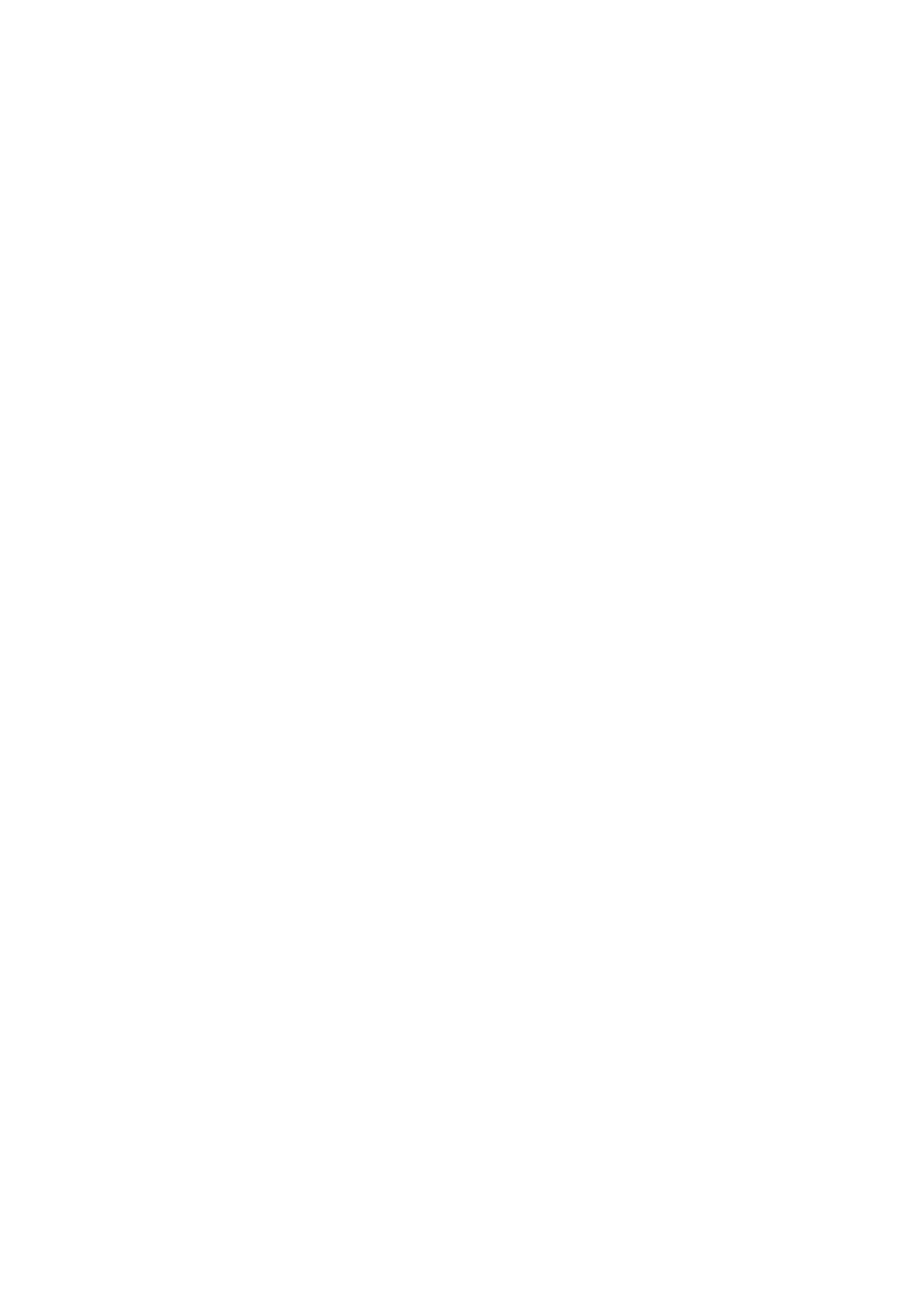| <b>DISTRICT: Humla</b><br>[66] |                  | V.D.C./MUNICIPALITY: Barai<br>[1] |             |               |
|--------------------------------|------------------|-----------------------------------|-------------|---------------|
| <b>WARD</b>                    | <b>HOUSEHOLD</b> | <b>POPULATION</b>                 |             |               |
|                                |                  | <b>TOTAL</b>                      | <b>MALE</b> | <b>FEMALE</b> |
|                                | 19               | 116                               | 61          | 55            |
| 2                              | 28               | 150                               | 66          | 84            |
| 3                              | 16               | 97                                | 46          | 51            |
|                                | 17               | 90                                | 40          | 50            |
| 5                              | 22               | 111                               | 65          | 46            |
| 6                              | 29               | 153                               | 76          | 77            |
|                                | 24               | 142                               | 72          | 70            |
| 8                              | 28               | 167                               | 85          | 82            |
| 9                              | 30               | 209                               | 97          | 112           |
| <b>TOTAL</b>                   | 213              | 1,235                             | 608         | 627           |

| <b>DISTRICT: Humla</b><br>[66] |                  | V.D.C./MUNICIPALITY: Bargaun<br>$[2]$ |                   |               |
|--------------------------------|------------------|---------------------------------------|-------------------|---------------|
| <b>WARD</b>                    |                  |                                       | <b>POPULATION</b> |               |
|                                | <b>HOUSEHOLD</b> | <b>TOTAL</b>                          | <b>MALE</b>       | <b>FEMALE</b> |
|                                | 17               | 91                                    | 41                | 50            |
| 2                              | 13               | 50                                    | 27                | 23            |
| 3                              | 26               | 124                                   | 64                | 60            |
|                                | 26               | 109                                   | 59                | 50            |
| 5                              | 20               | 72                                    | 38                | 34            |
| 6                              | 20               | 85                                    | 49                | 36            |
|                                | 19               | 82                                    | 45                | 37            |
| 8                              | 13               | 51                                    | 34                | 17            |
| 9                              | 15               | 74                                    | 39                | 35            |
| <b>TOTAL</b>                   | 169              | 738                                   | 396               | 342           |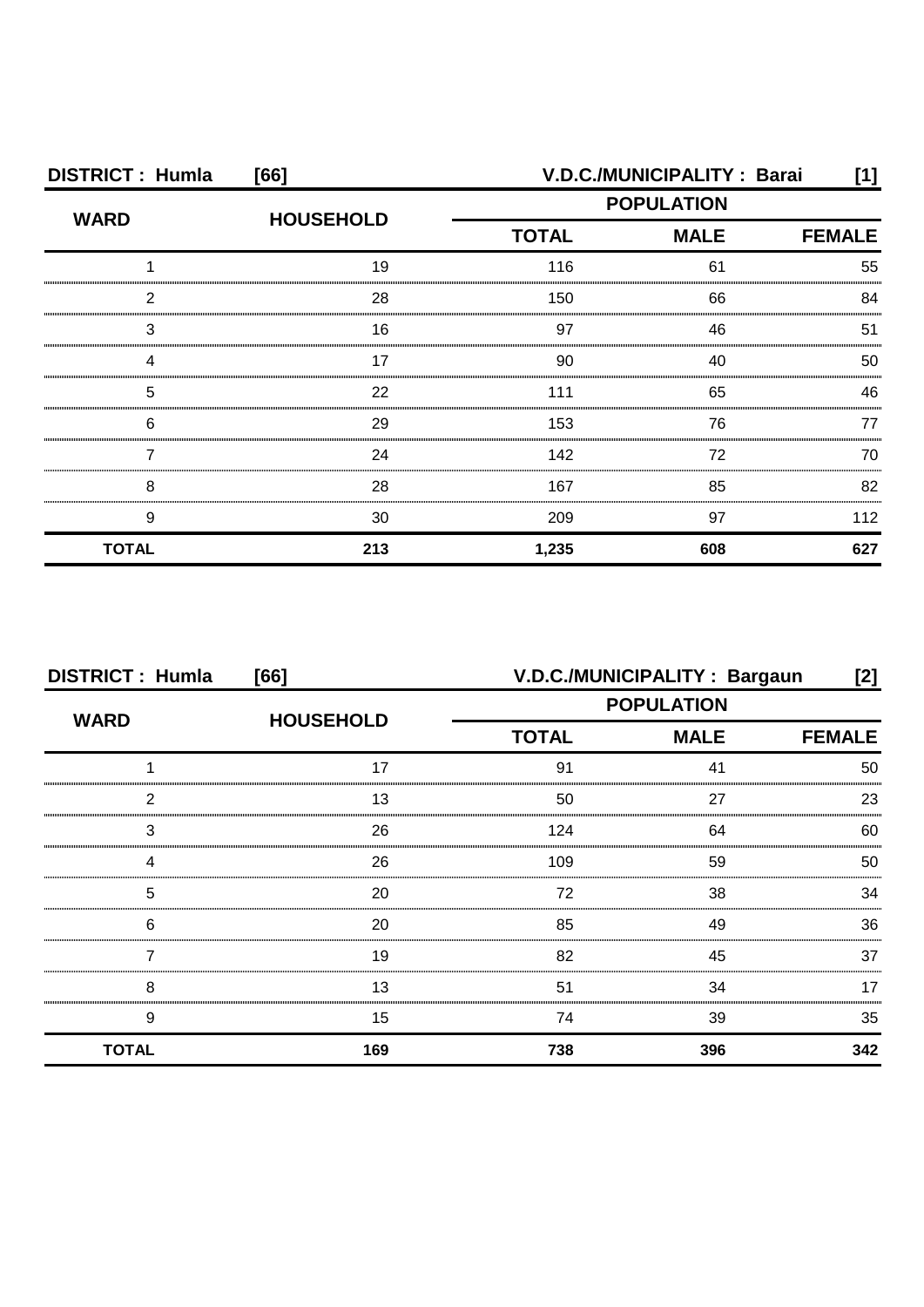| <b>DISTRICT: Humla</b><br>[66] |                  | V.D.C./MUNICIPALITY: Chhipra<br>[3] |                   |               |
|--------------------------------|------------------|-------------------------------------|-------------------|---------------|
| <b>WARD</b>                    | <b>HOUSEHOLD</b> |                                     | <b>POPULATION</b> |               |
|                                |                  | <b>TOTAL</b>                        | <b>MALE</b>       | <b>FEMALE</b> |
|                                | 19               | 95                                  | 44                | 51            |
| 2                              | 24               | 87                                  | 37                | 50            |
| З                              | 20               | 78                                  | 35                | 43            |
|                                | 22               | 99                                  | 46                | 53            |
| 5                              | 18               | 108                                 | 47                | 61            |
| 6                              | 19               | 113                                 | 55                | 58            |
|                                | 33               | 146                                 | 71                | 75            |
| 8                              | 29               | 153                                 | 63                | 90.           |
| 9                              | 30               | 166                                 | 87                | 79            |
| <b>TOTAL</b>                   | 214              | 1,045                               | 485               | 560           |

| <b>DISTRICT: Humla</b><br>[66] |                  | V.D.C./MUNICIPALITY: Dandafaya<br>[4]            |               |       |
|--------------------------------|------------------|--------------------------------------------------|---------------|-------|
| <b>WARD</b>                    |                  | <b>POPULATION</b><br><b>TOTAL</b><br><b>MALE</b> |               |       |
|                                | <b>HOUSEHOLD</b> |                                                  | <b>FEMALE</b> |       |
|                                | 38               | 205                                              | 101           | 104   |
| 2                              | 64               | 360                                              | 189           | 171   |
| 3                              | 53               | 317                                              | 163           | 154   |
| Δ                              | 42               | 238                                              | 118           | 120   |
| 5                              | 21               | 112                                              | 60            | 52    |
| 6                              | 38               | 236                                              | 110           | 126.  |
|                                | 36               | 176                                              | 81            | 95    |
| 8                              | 46               | 274                                              | 138           | 136   |
| 9                              | 30               | 180                                              | 94            | 86    |
| <b>TOTAL</b>                   | 368              | 2,098                                            | 1,054         | 1,044 |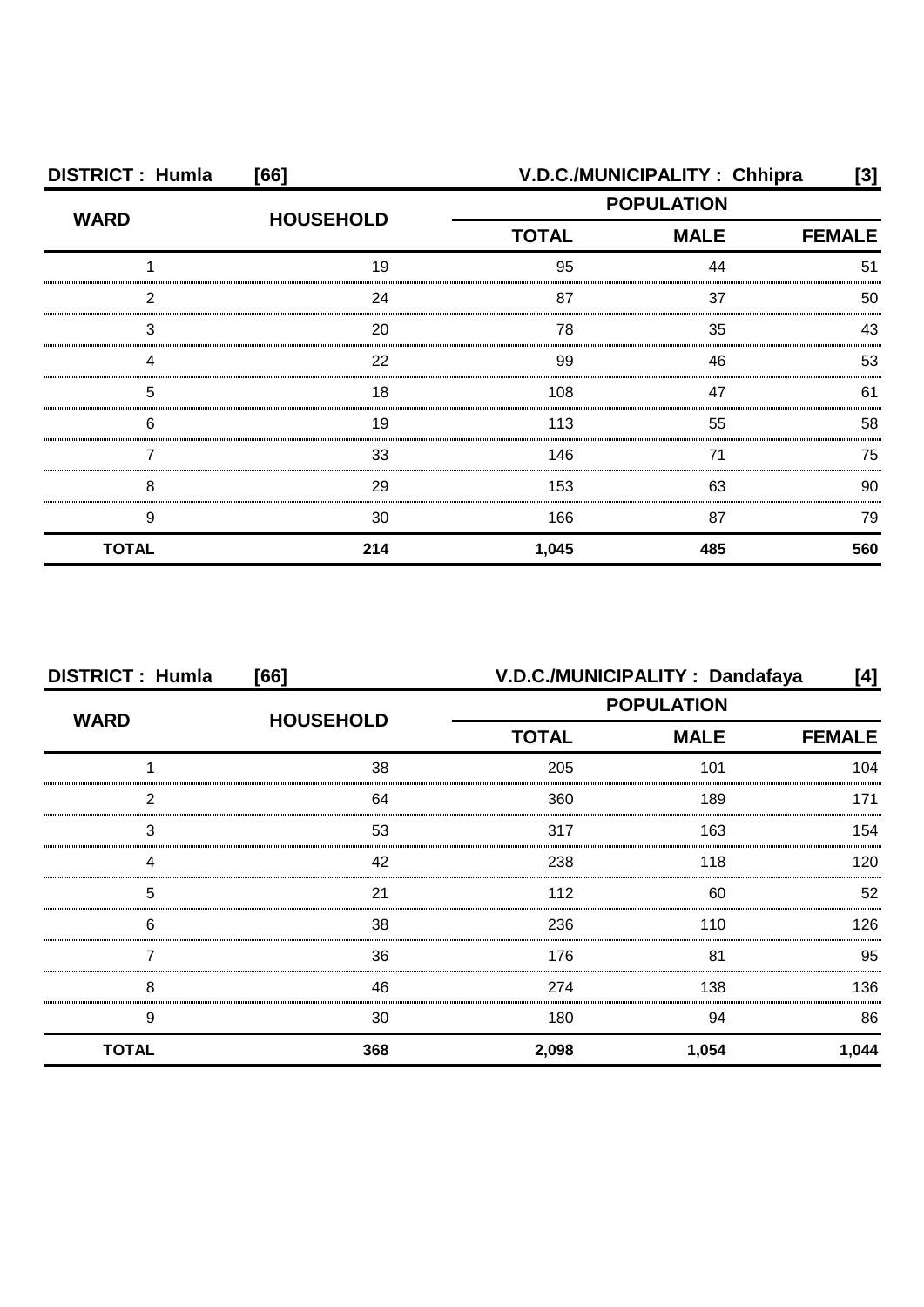| <b>DISTRICT: Humla</b> | [66]             | V.D.C./MUNICIPALITY : Darma<br>[5] |             |               |
|------------------------|------------------|------------------------------------|-------------|---------------|
| <b>WARD</b>            | <b>HOUSEHOLD</b> | <b>POPULATION</b>                  |             |               |
|                        |                  | <b>TOTAL</b>                       | <b>MALE</b> | <b>FEMALE</b> |
|                        | 62               | 321                                | 163         | 158           |
| 2                      | 68               | 349                                | 186         | 163           |
| 3                      | 39               | 229                                | 112         | 117           |
|                        | 45               | 275                                | 137         | 138           |
| 5                      | 33               | 206                                | 99          | 107           |
| 6                      | 28               | 143                                | 74          | 69            |
|                        | 50               | 254                                | 136         | 118           |
| 8                      | 37               | 212                                | 104         | 108           |
| 9                      | 24               | 127                                | 72          | 55            |
| <b>TOTAL</b>           | 386              | 2,116                              | 1,083       | 1,033         |

| <b>DISTRICT: Humla</b><br>[66] |                  | V.D.C./MUNICIPALITY: Gothi<br>[6]                |               |     |
|--------------------------------|------------------|--------------------------------------------------|---------------|-----|
| <b>WARD</b>                    |                  | <b>POPULATION</b><br><b>TOTAL</b><br><b>MALE</b> |               |     |
|                                | <b>HOUSEHOLD</b> |                                                  | <b>FEMALE</b> |     |
|                                | 18               | 100                                              | 42            | 58  |
| 2                              | 24               | 168                                              | 86            | 82  |
| 3                              | 38               | 223                                              | 103           | 120 |
|                                | 13               | 76                                               | 35            | 41  |
| 5                              | 19               | 104                                              | 53            | 51  |
| 6                              | 15<br>           | 87                                               | 43            | 44  |
|                                | 23               | 135                                              | 66            | 69  |
| 8                              | 17               | 79                                               | 36            | 43  |
| 9                              | 24               | 139                                              | 73            | 66  |
| <b>TOTAL</b>                   | 191              | 1,111                                            | 537           | 574 |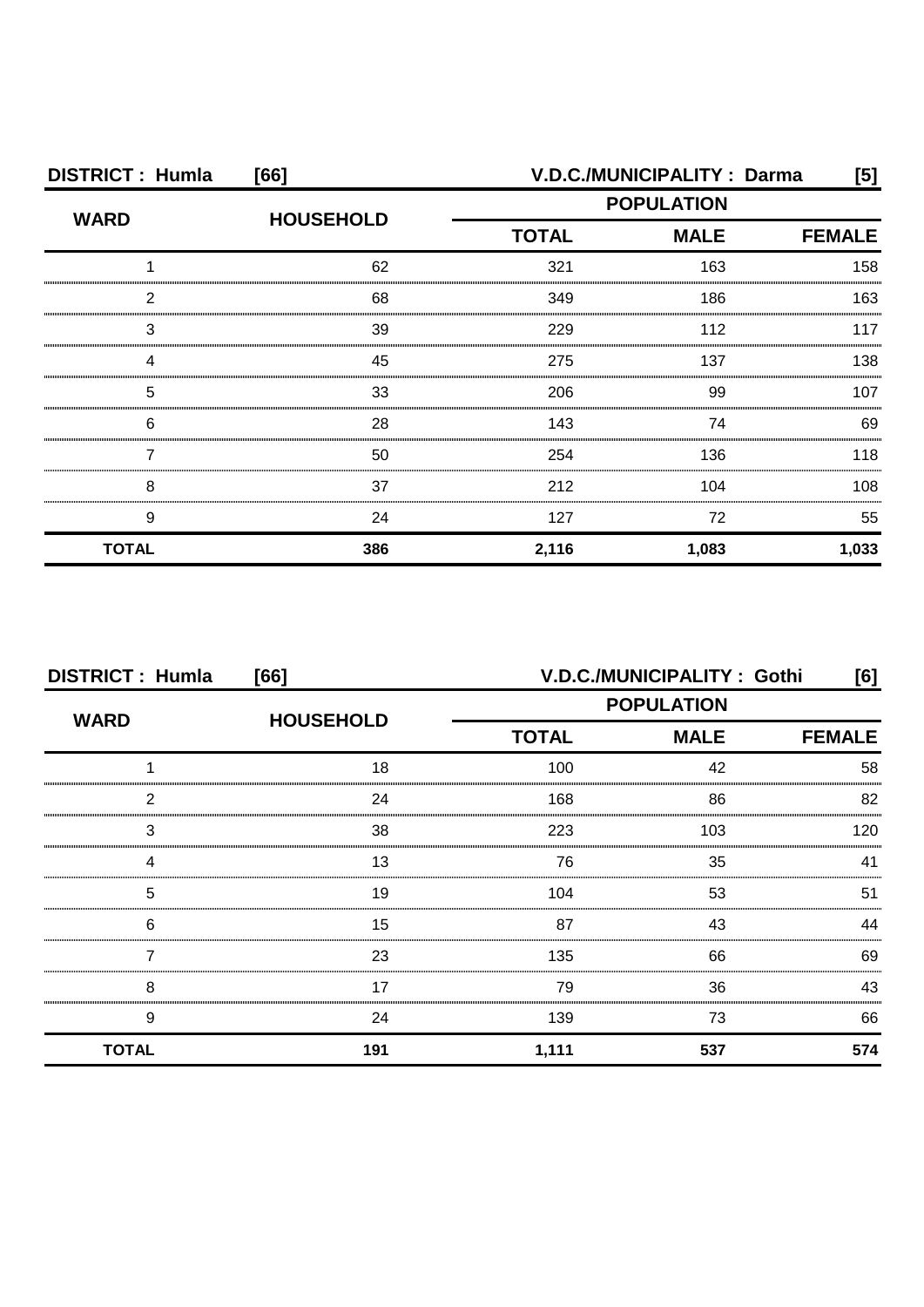| <b>DISTRICT: Humla</b><br>[66] |                  | V.D.C./MUNICIPALITY: Hepka<br>[7] |                   |               |
|--------------------------------|------------------|-----------------------------------|-------------------|---------------|
| <b>WARD</b>                    |                  |                                   | <b>POPULATION</b> |               |
|                                | <b>HOUSEHOLD</b> | <b>TOTAL</b>                      | <b>MALE</b>       | <b>FEMALE</b> |
|                                | 25               | 126                               | 65                | 61            |
| ◠                              | 17               | 72                                | 40                | 32            |
| З                              | 19               | 96                                | 50                | 46            |
|                                | 25               | 139                               | 69                | 70            |
| 5                              | 24               | 130                               | 59                | 71            |
| 6                              | 23               | 108                               | 52                | 56            |
|                                | 21               | 139                               | 65                | 74            |
| 8                              | 22               | 109                               | 49                | 60            |
| 9                              | 28               | 138                               | 74                | 64            |
| <b>TOTAL</b>                   | 204              | 1,057                             | 523               | 534           |

| <b>DISTRICT: Humla</b><br>[66] |                  | V.D.C./MUNICIPALITY: Jair<br>[8] |             |               |  |
|--------------------------------|------------------|----------------------------------|-------------|---------------|--|
| <b>WARD</b>                    |                  | <b>POPULATION</b>                |             |               |  |
|                                | <b>HOUSEHOLD</b> | <b>TOTAL</b>                     | <b>MALE</b> | <b>FEMALE</b> |  |
|                                | 33               | 167                              | 86          | 81            |  |
| っ                              | 33               | 162                              | 74          | 88            |  |
| 3                              | 19               | 120                              | 58          | 62            |  |
|                                | 50               | 279                              | 128         | 151           |  |
| 5                              | 76               | 401                              | 186         | 215           |  |
| 6                              | 50               | 266                              | 128         | 138           |  |
|                                | 52               | 277                              | 133         | 144           |  |
| 8                              | 44               | 276                              | 138         | 138           |  |
| 9                              | 27               | 202                              | 101         | 101           |  |
| <b>TOTAL</b>                   | 384              | 2,150                            | 1,032       | 1,118         |  |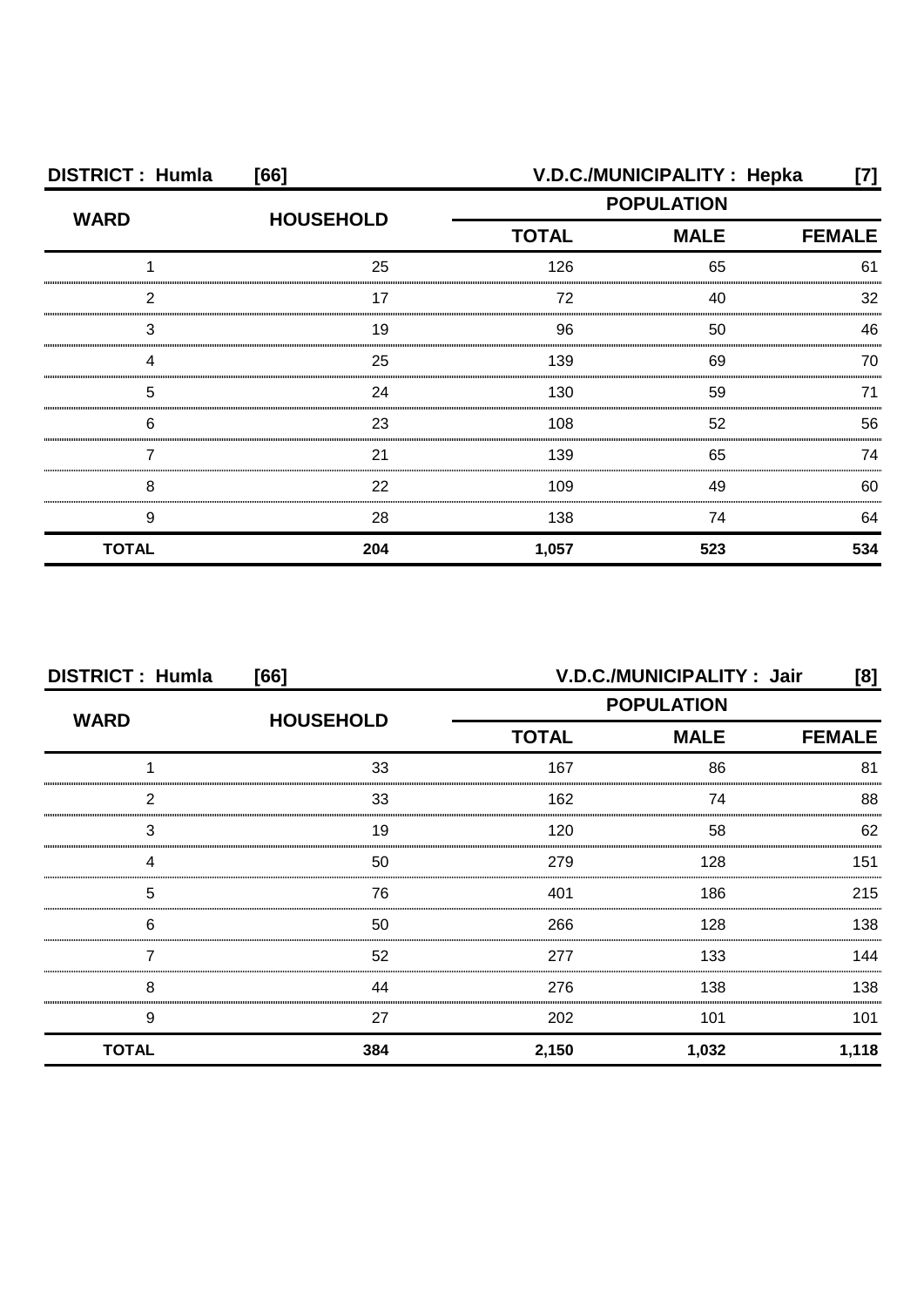| <b>DISTRICT: Humla</b> | [66]             | V.D.C./MUNICIPALITY: Kalika<br>[9] |                   |               |
|------------------------|------------------|------------------------------------|-------------------|---------------|
| <b>WARD</b>            | <b>HOUSEHOLD</b> |                                    | <b>POPULATION</b> |               |
|                        |                  | <b>TOTAL</b>                       | <b>MALE</b>       | <b>FEMALE</b> |
|                        | 48               | 297                                | 147               | 150           |
| ົ                      | 50               | 276                                | 138               | 138           |
| З                      | 45               | 282                                | 136               | 146           |
|                        | 95               | 657                                | 329               | 328           |
| 5                      | 70               | 421                                | 219               | 202           |
| 6                      | 43               | 253                                | 134               | 119           |
|                        | 98               | 509                                | 247               | 262           |
| 8                      | 50               | 274                                | 131               | 143           |
| 9                      | 34               | 189                                | 93                | 96            |
| <b>TOTAL</b>           | 533              | 3,158                              | 1,574             | 1,584         |

| <b>DISTRICT: Humla</b><br>[66] |                  | V.D.C./MUNICIPALITY: Khagalgaun<br>[10] |                   |               |
|--------------------------------|------------------|-----------------------------------------|-------------------|---------------|
| <b>WARD</b>                    |                  |                                         | <b>POPULATION</b> |               |
|                                | <b>HOUSEHOLD</b> | <b>TOTAL</b>                            | <b>MALE</b>       | <b>FEMALE</b> |
|                                | 27               | 127                                     | 66                | 61            |
| 2                              | 16               | 84                                      | 42                | 42            |
| 3                              | 24               | 120                                     | 57                | 63            |
|                                | 20               | 90                                      | 48                | 42            |
| 5                              | 26               | 107                                     | 58                | 49            |
| 6                              | 33               | 156                                     | 78                | 78            |
|                                | 21               | 101                                     | 53                | 48            |
| 8                              | 26               | 123                                     | 64                | 59            |
| 9                              | 26               | 115                                     | 55                | 60            |
| <b>TOTAL</b>                   | 219              | 1,023                                   | 521               | 502           |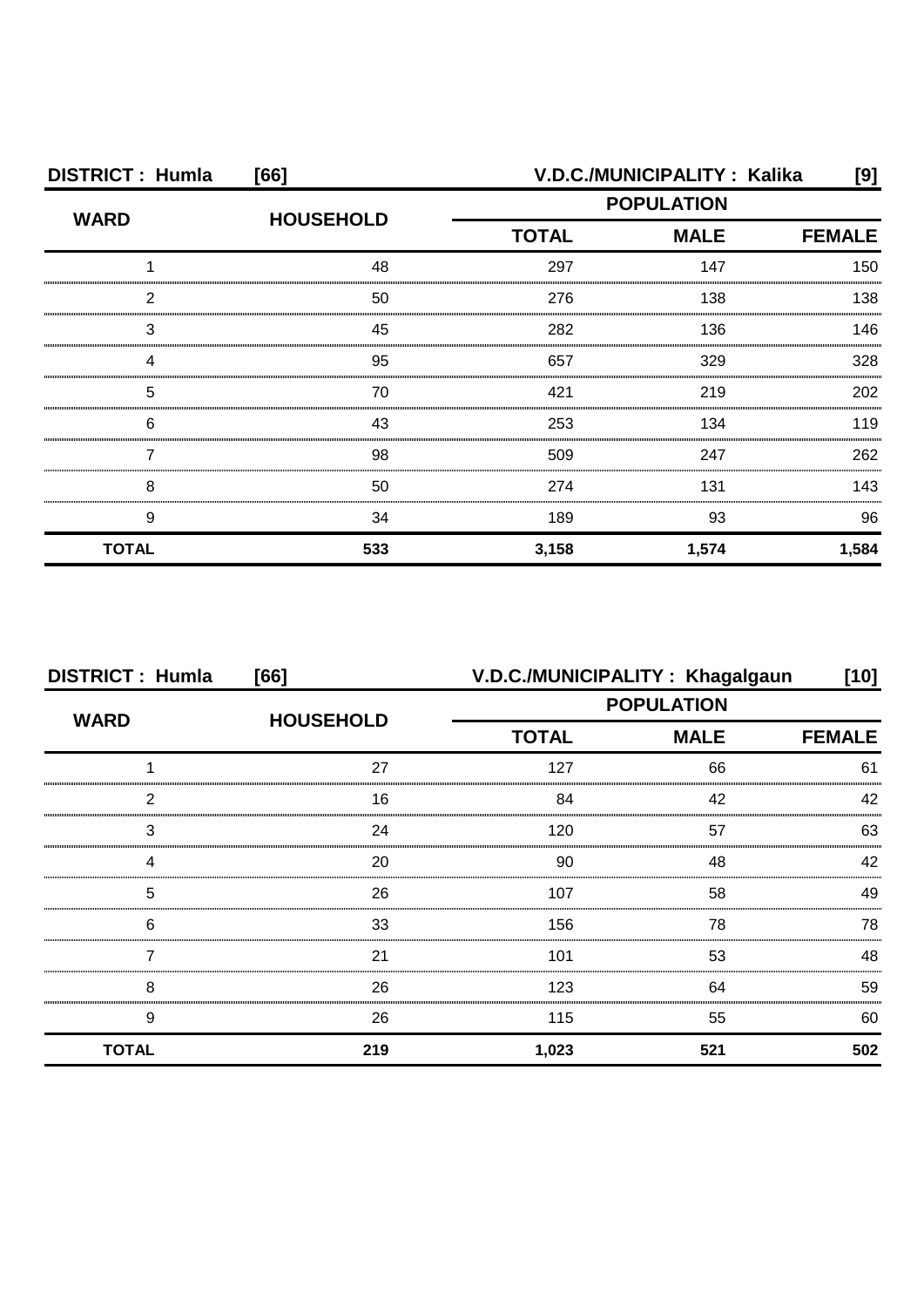| <b>DISTRICT: Humla</b> | [66]             |              | V.D.C./MUNICIPALITY: Kharpunath | [11]          |
|------------------------|------------------|--------------|---------------------------------|---------------|
| <b>WARD</b>            | <b>HOUSEHOLD</b> |              | <b>POPULATION</b>               |               |
|                        |                  | <b>TOTAL</b> | <b>MALE</b>                     | <b>FEMALE</b> |
|                        | 38               | 195          | 93                              | 102           |
| ົ                      | 26               | 165          | 85                              | 80            |
| 3                      | 22               | 145          | 78                              | 67            |
|                        | 15               | 58           | 27                              | 31            |
| 5                      | 29               | 135          | 69                              | 66            |
| 6                      | 37               | 195          | 95                              | 100           |
|                        | 43               | 281          | 142                             | 139           |
| 8                      | 25               | 132          | 65                              | 67            |
| 9                      | 30               | 183          | 96                              | 87            |
| <b>TOTAL</b>           | 265              | 1,489        | 750                             | 739           |

| <b>DISTRICT: Humla</b><br>[66] |                  | V.D.C./MUNICIPALITY: Lali<br>[12] |                   |               |
|--------------------------------|------------------|-----------------------------------|-------------------|---------------|
| <b>WARD</b>                    | <b>HOUSEHOLD</b> |                                   | <b>POPULATION</b> |               |
|                                |                  | <b>TOTAL</b>                      | <b>MALE</b>       | <b>FEMALE</b> |
|                                | 21               | 120                               | 61                | 59            |
| 2                              | 31               | 154                               | 80                | 74            |
| 3                              | 31               | 135                               | 71                | 64            |
|                                | 55               | 257                               | 120               | 137           |
| 5                              | 47               | 251                               | 117               | 134           |
| 6                              | 10               | 68                                | 35                | 33            |
|                                | 15               | 66                                | 30                | 36            |
| 8                              | 52               | 321                               | 158               | 163           |
| 9                              | 43               | 203                               | 99                | 104           |
| <b>TOTAL</b>                   | 305              | 1,575                             | 771               | 804           |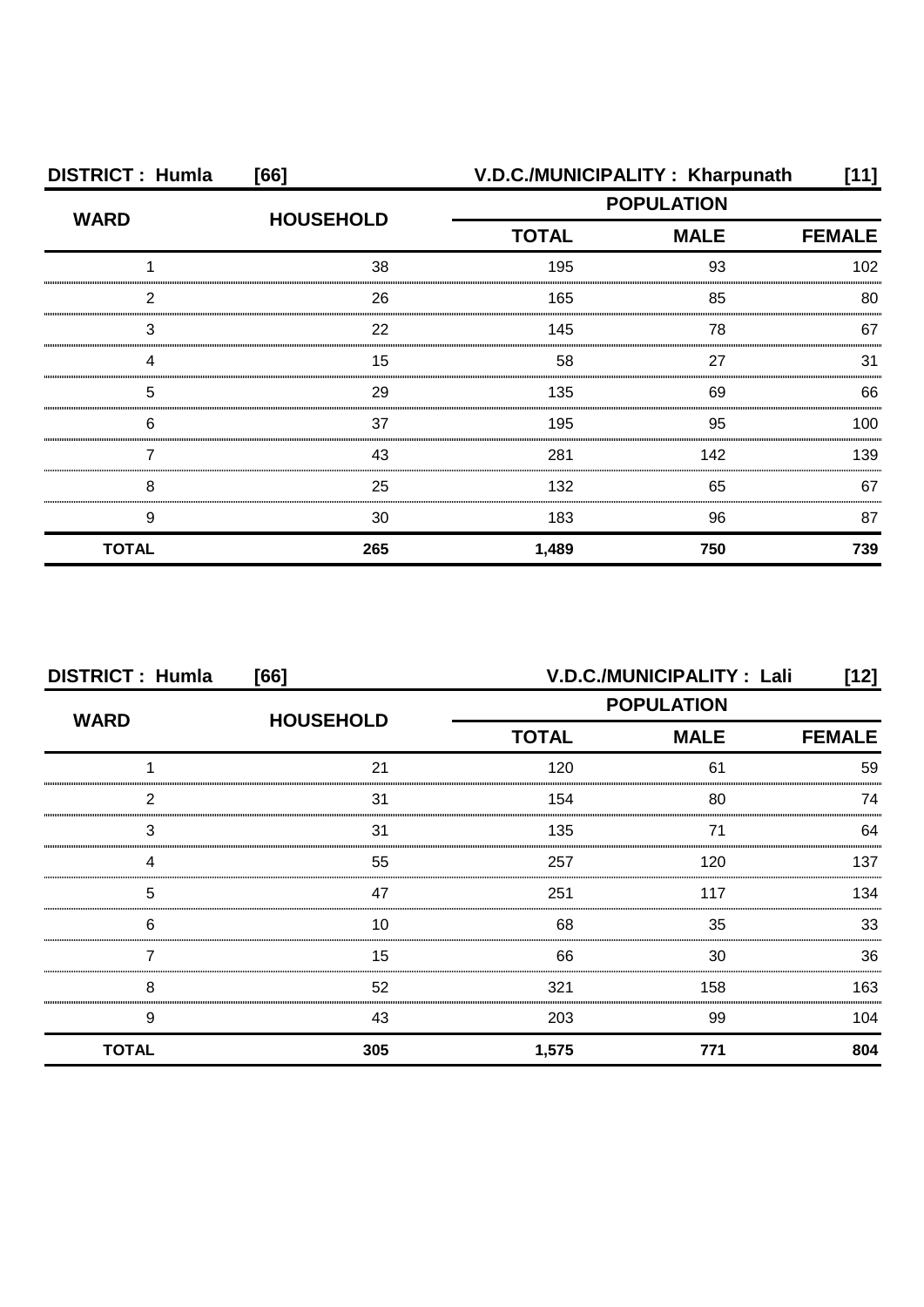| <b>DISTRICT: Humla</b><br>[66] |                  |                   | V.D.C./MUNICIPALITY: Limi | [13]          |
|--------------------------------|------------------|-------------------|---------------------------|---------------|
| <b>WARD</b>                    | <b>HOUSEHOLD</b> | <b>POPULATION</b> |                           |               |
|                                |                  | <b>TOTAL</b>      | <b>MALE</b>               | <b>FEMALE</b> |
|                                | 18               | 98                | 43                        | 55            |
| 2                              | 26               | 90                | 32                        | 58            |
| 3                              | 22               | 68                | 31                        | 37            |
|                                | 17               | 91                | 45                        | 46            |
| 5                              | 25               | 168               | 83                        | 85            |
| 6                              | 17               | 143               | 76                        | 67            |
|                                | 17               | 95                | 43                        | 52            |
| 8                              | 19               | 78                | 30                        | 48            |
| 9                              | 20               | 73                | 26                        | 47            |
| <b>TOTAL</b>                   | 181              | 904               | 409                       | 495           |

| <b>DISTRICT: Humla</b><br>[66] |                  | V.D.C./MUNICIPALITY: Madana<br>[14] |             |               |
|--------------------------------|------------------|-------------------------------------|-------------|---------------|
| <b>WARD</b>                    |                  | <b>POPULATION</b>                   |             |               |
|                                | <b>HOUSEHOLD</b> | <b>TOTAL</b>                        | <b>MALE</b> | <b>FEMALE</b> |
|                                | 30               | 179                                 | 94          | 85            |
| 2                              | 27               | 130                                 | 65          | 65            |
| 3                              | 70               | 348                                 | 175         | 173           |
| 4                              | 19               | 117                                 | 56          | 61            |
| 5                              | 20               | 116                                 | 60          | 56            |
| 6                              | 16               | 94                                  | 38          | 56            |
|                                | 27               | 175                                 | 88          | 87            |
| 8                              | 46               | 222                                 | 113         | 109           |
| 9                              | 30               | 165                                 | 82          | 83            |
| <b>TOTAL</b>                   | 285              | 1,546                               | 771         | 775           |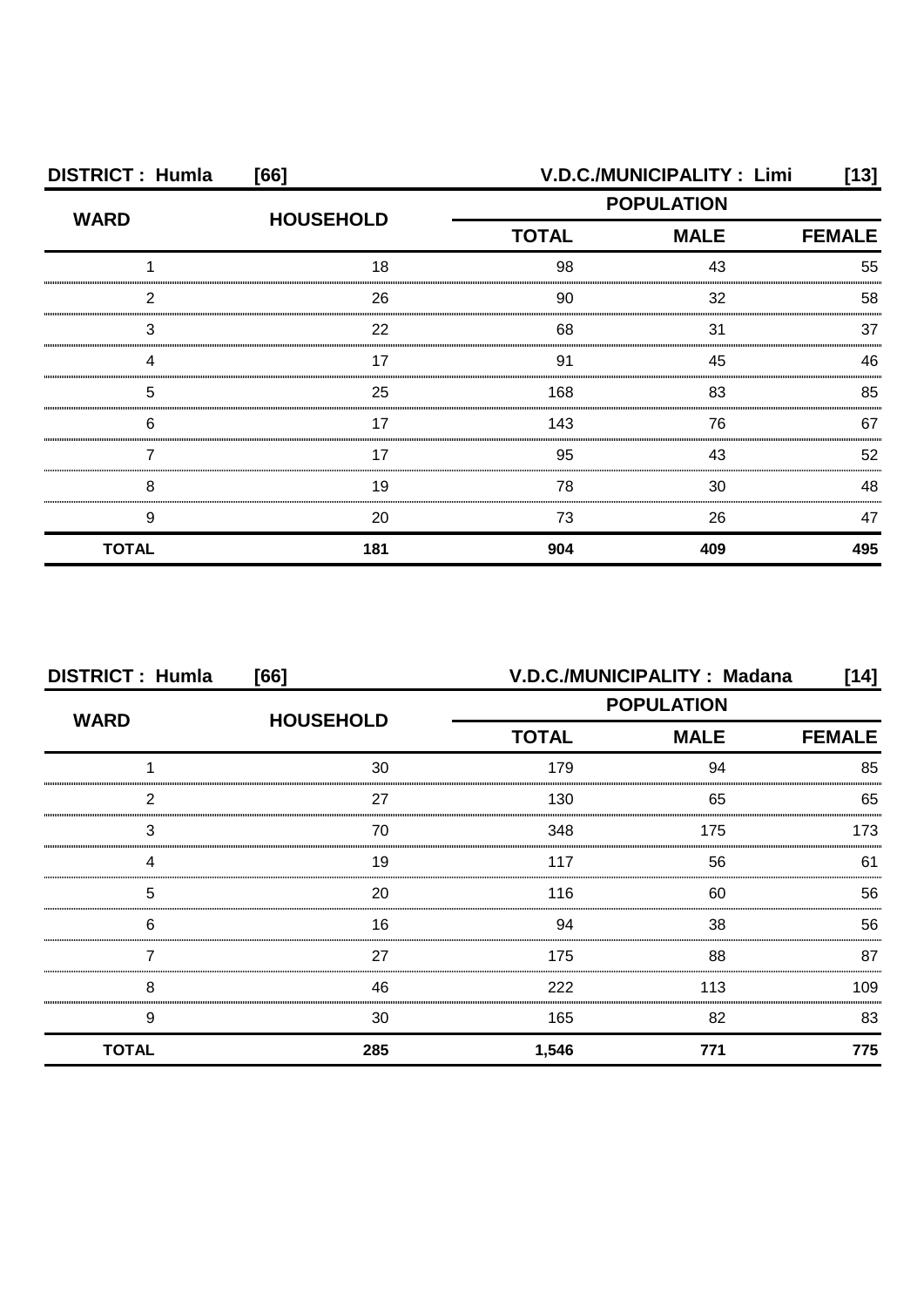| <b>DISTRICT: Humla</b><br>[66] |                  |                   | V.D.C./MUNICIPALITY: Maila | [15]  |
|--------------------------------|------------------|-------------------|----------------------------|-------|
| <b>WARD</b>                    | <b>HOUSEHOLD</b> | <b>POPULATION</b> |                            |       |
|                                |                  | <b>TOTAL</b>      | <b>MALE</b>                |       |
|                                | 51               | 284               | 129                        | 155   |
| っ                              | 39               | 220               | 105                        | 115   |
| 3                              | 110              | 614               | 296                        | 318   |
|                                | 129              | 793               | 402                        | 391   |
| 5                              | 104              | 635               | 326                        | 309   |
| 6                              | 88               | 549               | 277                        | 272   |
|                                | 77               | 440               | 210                        | 230   |
| 8                              | 61               | 341               | 174                        | 167   |
| 9                              | 82               | 542               | 258                        | 284   |
| <b>TOTAL</b>                   | 741              | 4,418             | 2,177                      | 2,241 |

| <b>DISTRICT: Humla</b><br>[66] |                  | V.D.C./MUNICIPALITY: Melchham<br>$[16]$ |             |               |
|--------------------------------|------------------|-----------------------------------------|-------------|---------------|
| <b>WARD</b>                    |                  | <b>POPULATION</b>                       |             |               |
|                                | <b>HOUSEHOLD</b> | <b>TOTAL</b>                            | <b>MALE</b> | <b>FEMALE</b> |
|                                | 10               | 57                                      | 25          | 32            |
| 2                              |                  | 72                                      | 40          | 32            |
| 3                              | 18               | 113                                     | 51          | 62            |
| Δ                              | 15               | 93                                      | 47          | 46            |
| 5                              | 19               | 111                                     | 56          | 55            |
| 6                              | 12               | 78                                      | 40          | 38            |
|                                | 26               | 138                                     | 67          | 71            |
| 8                              | 28               | 136                                     | 65          | 71            |
| 9                              | 24               | 127                                     | 61          | 66            |
| <b>TOTAL</b>                   | 163              | 925                                     | 452         | 473           |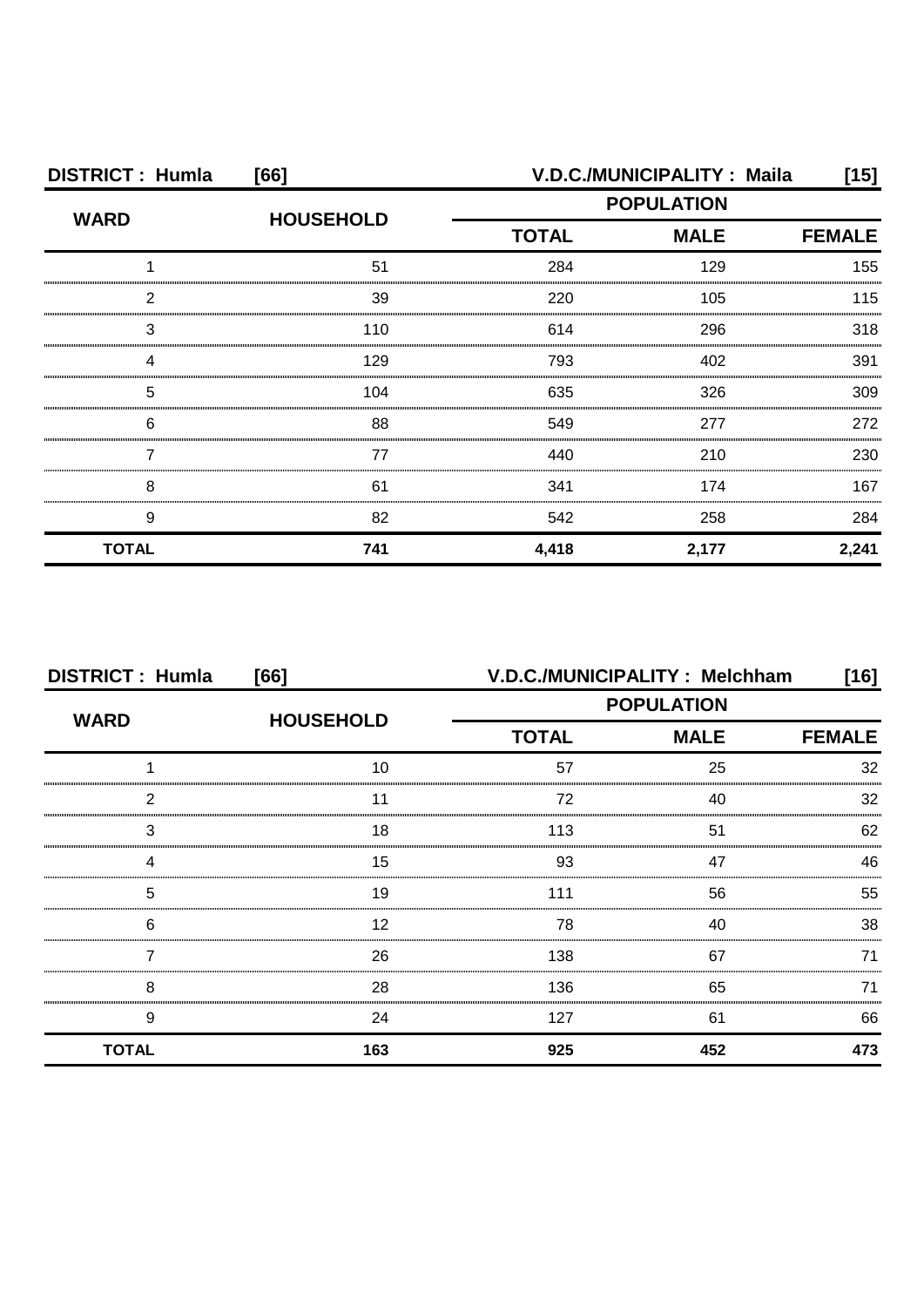| <b>DISTRICT: Humla</b><br>[66] |                  |                   | V.D.C./MUNICIPALITY: Mimi | [17]          |
|--------------------------------|------------------|-------------------|---------------------------|---------------|
| <b>WARD</b>                    | <b>HOUSEHOLD</b> | <b>POPULATION</b> |                           |               |
|                                |                  | <b>TOTAL</b>      | <b>MALE</b>               | <b>FEMALE</b> |
|                                | 20               | 104               | 54                        | 50            |
| ົ                              | 18               | 107               | 58                        | 49            |
| З                              | 20               | 107               | 52                        | 55            |
|                                | 26               | 158               | 84                        | 74            |
| 5                              | 32               | 180               | 80                        | 100           |
| 6                              | 28               | 187               | 98                        | 89            |
|                                | 22               | 144               | 73                        | 71            |
| 8                              | 14               | 83                | 40                        | 43            |
| 9                              | 13               | 73                | 42                        | 31            |
| <b>TOTAL</b>                   | 193              | 1,143             | 581                       | 562           |

| <b>DISTRICT: Humla</b><br>[66] |                  | V.D.C./MUNICIPALITY: Muchu<br>[18] |             |               |
|--------------------------------|------------------|------------------------------------|-------------|---------------|
| <b>WARD</b>                    | <b>HOUSEHOLD</b> | <b>POPULATION</b>                  |             |               |
|                                |                  | <b>TOTAL</b>                       | <b>MALE</b> | <b>FEMALE</b> |
|                                | 48               | 172                                | 79          | 93            |
| າ                              | 12               | 56                                 | 30          | 26            |
| 3                              | 14               | 82                                 | 37          | 45            |
|                                |                  | 46                                 | 17          | 29            |
| 5                              | 27               | 100                                | 47          | 53            |
| 6                              | 36               | 125                                | 64          | 61            |
|                                | 21               | 71                                 | 35          | 36            |
| 8                              | 32               | 129                                | 62          | 67            |
| 9                              | 34               | 135                                | 62          | 73            |
| <b>TOTAL</b>                   | 231              | 916                                | 433         | 483           |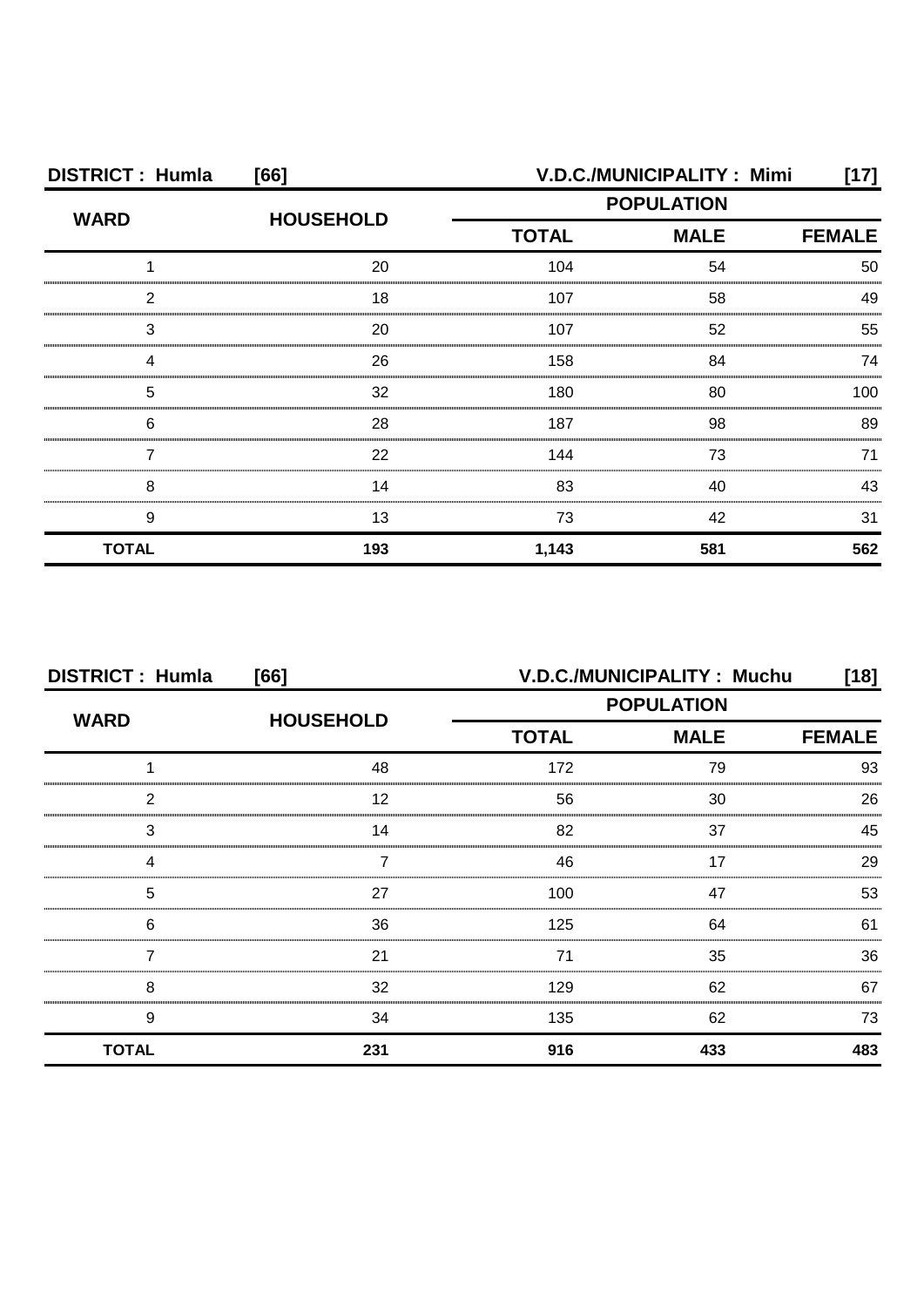| <b>DISTRICT: Humla</b><br>[66] |                  | V.D.C./MUNICIPALITY : Raya<br>[19] |                   |               |
|--------------------------------|------------------|------------------------------------|-------------------|---------------|
| <b>WARD</b>                    | <b>HOUSEHOLD</b> |                                    | <b>POPULATION</b> |               |
|                                |                  | <b>TOTAL</b>                       | <b>MALE</b>       | <b>FEMALE</b> |
|                                | 33               | 203                                | 93                | 110           |
| 2                              | 50               | 271                                | 130               | 141           |
| 3                              | 53               | 254                                | 124               | 130           |
|                                | 50               | 332                                | 172               | 160           |
| 5                              | 19               | 99                                 | 49                | 50            |
| 6                              | 30               | 154                                | 86                | 68            |
|                                | 24               | 130                                | 70                | 60            |
| 8                              | 36               | 175                                | 98                | 77            |
| 9                              | 53               | 284                                | 139               | 145           |
| <b>TOTAL</b>                   | 348              | 1,902                              | 961               | 941           |

| <b>DISTRICT: Humla</b><br>[66] |                  | V.D.C./MUNICIPALITY: Rodikot<br>[20] |               |       |
|--------------------------------|------------------|--------------------------------------|---------------|-------|
| <b>WARD</b>                    | <b>HOUSEHOLD</b> | <b>POPULATION</b>                    |               |       |
|                                |                  | <b>TOTAL</b>                         | <b>FEMALE</b> |       |
|                                | 49               | 286                                  | 154           | 132   |
| 2                              | 37               | 222                                  | 121           | 101   |
| 3                              | 42               | 265                                  | 129           | 136   |
|                                | 63               | 398                                  | 200           | 198   |
| 5                              | 57               | 305                                  | 162           | 143   |
| 6                              | 47               | 234                                  | 119           | 115   |
|                                | 43               | 236                                  | 119           | 117   |
| 8                              | 34               | 196                                  | 103           | 93    |
| 9                              | 87               | 469                                  | 248           | 221   |
| <b>TOTAL</b>                   | 459              | 2,611                                | 1,355         | 1,256 |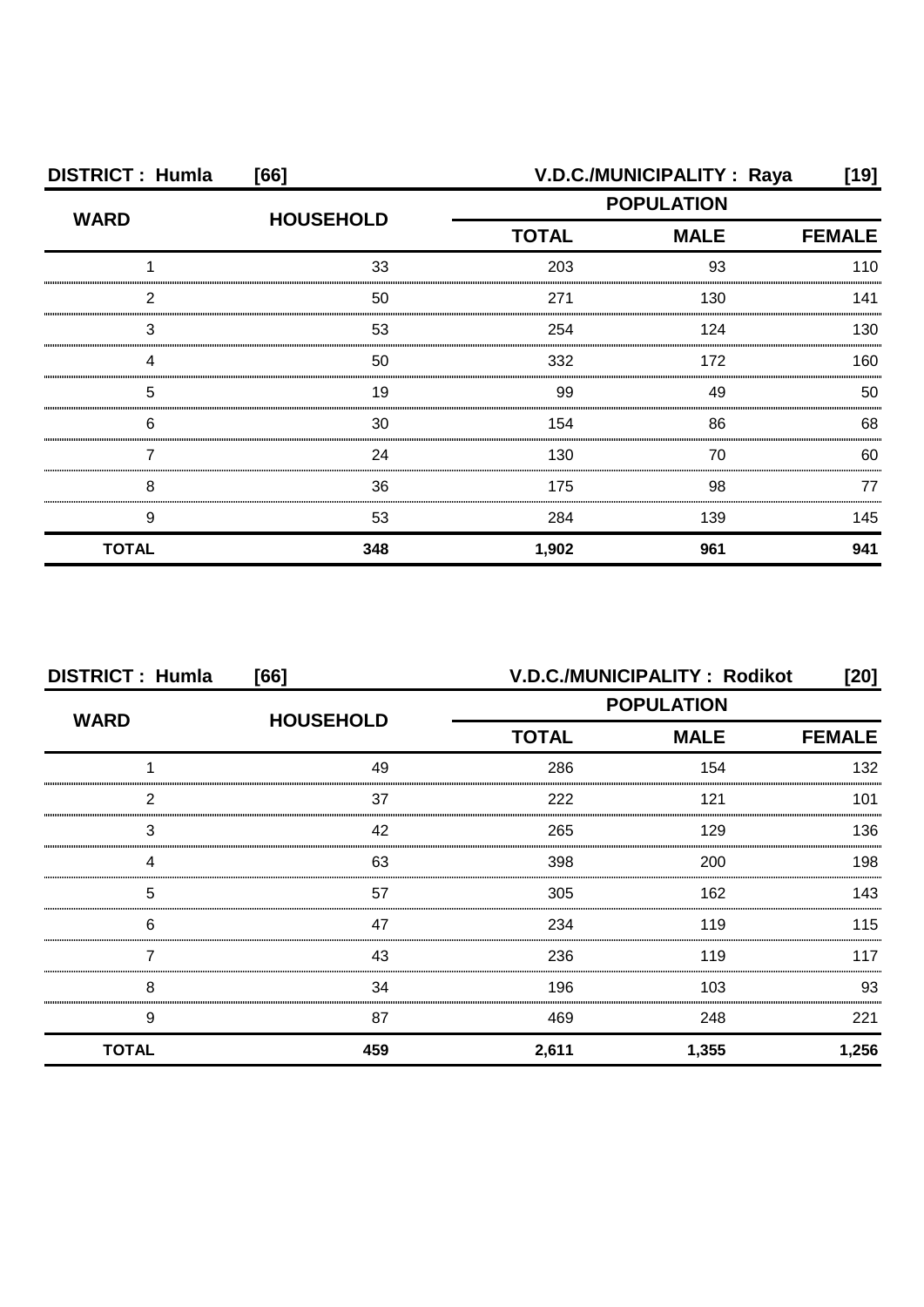| <b>DISTRICT: Humla</b><br>[66] |                  | V.D.C./MUNICIPALITY: Sarkeedeu<br>[21] |             |               |
|--------------------------------|------------------|----------------------------------------|-------------|---------------|
| <b>WARD</b>                    | <b>HOUSEHOLD</b> | <b>POPULATION</b>                      |             |               |
|                                |                  | <b>TOTAL</b>                           | <b>MALE</b> | <b>FEMALE</b> |
|                                | 53               | 264                                    | 127         | 137           |
| 2                              | 44               | 219                                    | 115         | 104           |
| 3                              | 32               | 164                                    | 88          | 76            |
|                                | 49               | 262                                    | 125         | 137           |
| 5                              | 52               | 260                                    | 129         | 131           |
| 6                              | 36               | 183                                    | 100         | 83            |
|                                | 46               | 210                                    | 110         | 100           |
| 8                              | 36               | 169                                    | 94          | 75            |
| 9                              | 48               | 190                                    | 98          | 92            |
| <b>TOTAL</b>                   | 396              | 1,921                                  | 986         | 935           |

| <b>DISTRICT: Humla</b><br>[66] |                  |                   | V.D.C./MUNICIPALITY : Saya | [22]          |
|--------------------------------|------------------|-------------------|----------------------------|---------------|
| <b>WARD</b>                    | <b>HOUSEHOLD</b> | <b>POPULATION</b> |                            |               |
|                                |                  | <b>TOTAL</b>      | <b>MALE</b>                | <b>FEMALE</b> |
|                                | 42               | 259               | 135                        | 124           |
| っ                              | 26               | 141               | 76                         | 65            |
| 3                              | 23               | 136               | 78                         | 58            |
|                                | 26               | 123               | 67                         | 56            |
| 5                              | 15               | 89                | 48                         | 41            |
| 6                              | 15               | 96                | 46                         | 50            |
|                                | 16               | 83                | 39                         | ΔΔ            |
| 8                              | 13               | 67                | 32                         | 35            |
| 9                              | 13               | 69                | 41                         | 28            |
| <b>TOTAL</b>                   | 189              | 1,063             | 562                        | 501           |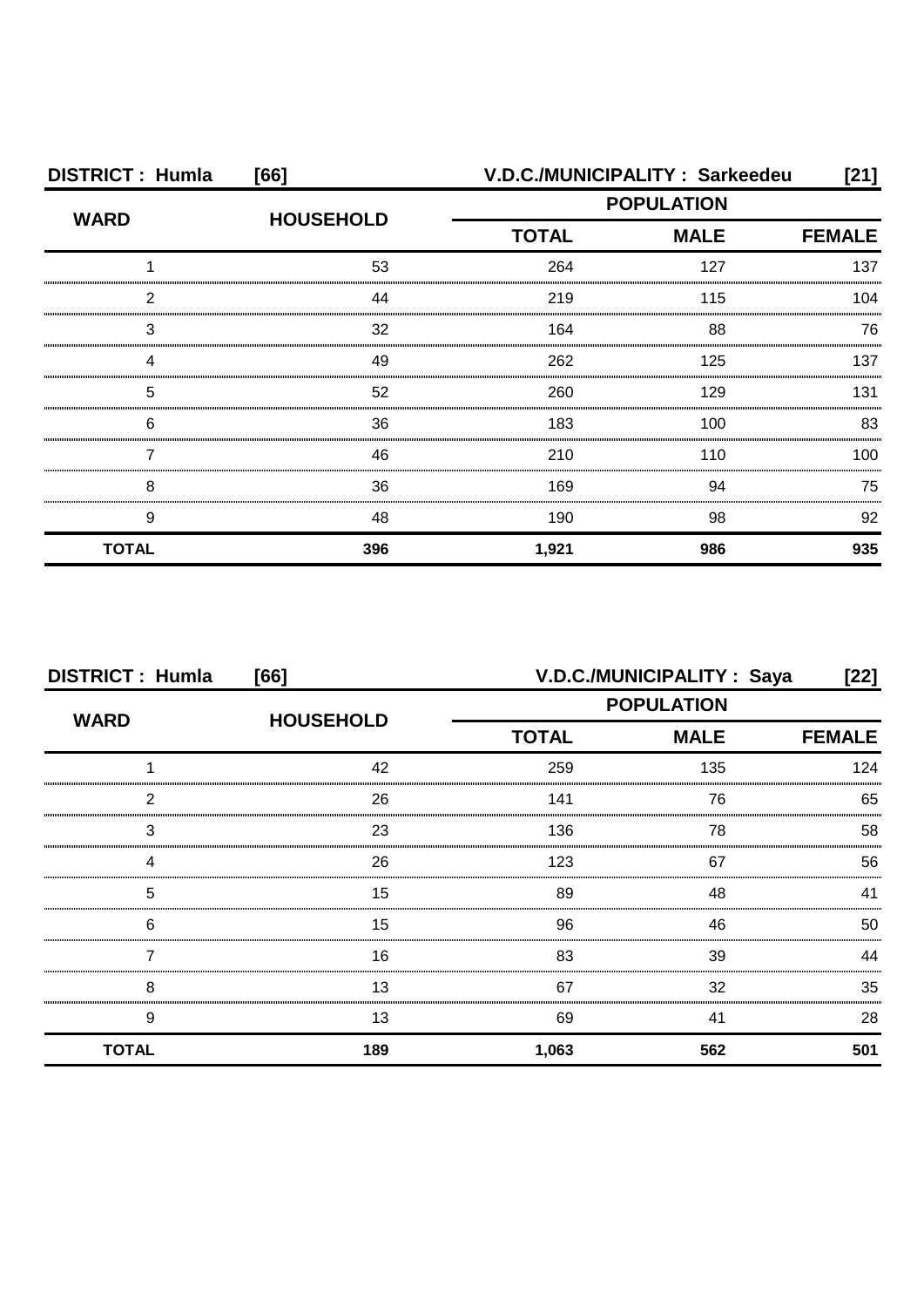| <b>DISTRICT: Humla</b><br>[66] |                  | V.D.C./MUNICIPALITY: Shree Nagar |             | $[23]$        |
|--------------------------------|------------------|----------------------------------|-------------|---------------|
| <b>WARD</b>                    | <b>HOUSEHOLD</b> | <b>POPULATION</b>                |             |               |
|                                |                  | <b>TOTAL</b>                     | <b>MALE</b> | <b>FEMALE</b> |
|                                | 67               | 410                              | 205         | 205           |
| 2                              | 58               | 348                              | 172         | 176           |
| З                              | 66               | 499                              | 266         | 233           |
| Δ                              | 84               | 511                              | 246         | 265           |
| 5                              | 121              | 802                              | 378         | 424           |
| 6                              | 46               | 384                              | 193         | 191           |
|                                | 46               | 341                              | 178         | 163           |
| 8                              | 49               | 304                              | 153         | 151           |
| 9                              | 51               | 359                              | 178         | 181           |
| <b>TOTAL</b>                   | 588              | 3,958                            | 1,969       | 1,989         |

| <b>DISTRICT: Humla</b> | [66]             | V.D.C./MUNICIPALITY: Shreemastha |                   | $[24]$        |
|------------------------|------------------|----------------------------------|-------------------|---------------|
| <b>WARD</b>            |                  |                                  | <b>POPULATION</b> |               |
|                        | <b>HOUSEHOLD</b> | <b>TOTAL</b>                     | <b>MALE</b>       | <b>FEMALE</b> |
|                        | 34               | 199                              | 100               | 99            |
| 2                      | 14               | 86                               | 42                | 44            |
| 3                      | 31               | 191                              | 110               | 81            |
| Δ                      | 19               | 106                              | 53                | 53            |
| 5                      | 18               | 100                              | 52                | 48            |
| 6                      | 17               | 94                               | 47                | 47            |
|                        | 17               | 111                              | 50                | 61            |
| 8                      | 17               | 116                              | 60                | 56            |
| 9                      | 16               | 107                              | 55                | 52            |
| <b>TOTAL</b>           | 183              | 1,110                            | 569               | 541           |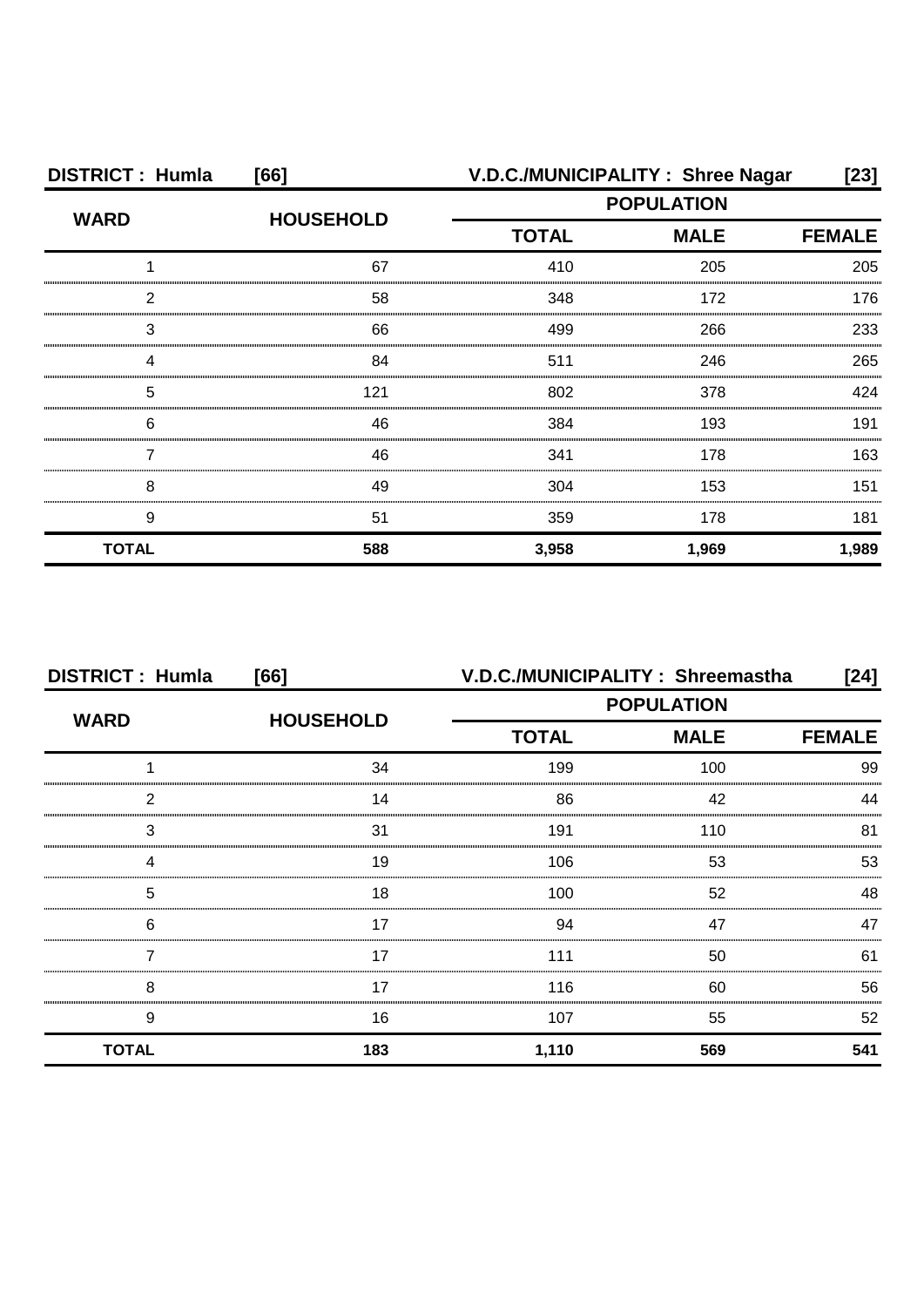| <b>DISTRICT: Humla</b><br>[66] |                  | V.D.C./MUNICIPALITY: Simikot<br>[25] |             |               |
|--------------------------------|------------------|--------------------------------------|-------------|---------------|
| <b>WARD</b>                    |                  | <b>POPULATION</b>                    |             |               |
|                                | <b>HOUSEHOLD</b> | <b>TOTAL</b>                         | <b>MALE</b> | <b>FEMALE</b> |
|                                | 94               | 454                                  | 230         | 224           |
| 2                              | 403              | 1,253                                | 664         | 589           |
| 3                              | 342              | 1,036                                | 574         | 462           |
|                                | 197              | 539                                  | 294         | 245           |
| 5                              | 45               | 226                                  | 111         | 115           |
| 6                              | 34               | 169                                  | 80          | 89            |
|                                | 31               | 140                                  | 76          | 64            |
| 8                              | 47               | 271                                  | 141         | 130           |
| 9                              | 56               | 253                                  | 119         | 134           |
| <b>TOTAL</b>                   | 1,249            | 4,341                                | 2,289       | 2,052         |

| <b>DISTRICT: Humla</b><br>[66] |                  | V.D.C./MUNICIPALITY: Syada<br>$[26]$ |             |               |
|--------------------------------|------------------|--------------------------------------|-------------|---------------|
| <b>WARD</b>                    |                  | <b>POPULATION</b>                    |             |               |
|                                | <b>HOUSEHOLD</b> | <b>TOTAL</b>                         | <b>MALE</b> | <b>FEMALE</b> |
|                                | 19               | 110                                  | 57          | 53            |
| 2                              | 26               | 151                                  | 75          | 76            |
| 3                              | 45               | 255                                  | 119         | 136           |
| 4                              | 56               | 375                                  | 183         | 192           |
| 5                              | 33               | 204                                  | 104         | 100           |
| 6                              | 41               | 227                                  | 116         | 111           |
|                                | 40               | 251                                  | 133         | 118           |
| 8                              | 27               | 173                                  | 82          | 91            |
| 9                              | 50               | 290                                  | 157         | 133           |
| <b>TOTAL</b>                   | 337              | 2,036                                | 1,026       | 1,010         |